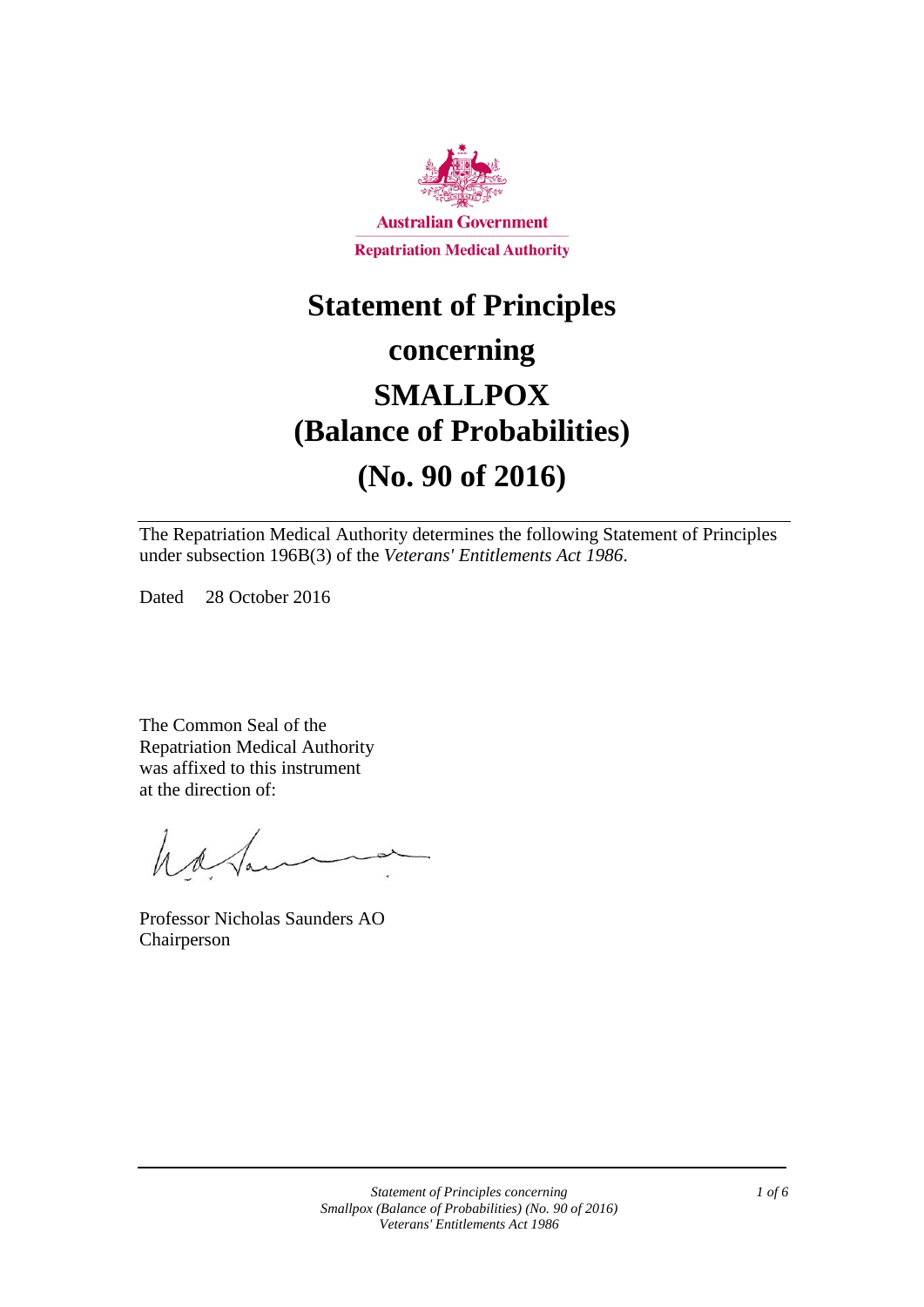# Contents

|  | $\mathfrak{D}$ |                                                                                  |  |
|--|----------------|----------------------------------------------------------------------------------|--|
|  | 3              |                                                                                  |  |
|  | 4              |                                                                                  |  |
|  | 5              |                                                                                  |  |
|  | 6              |                                                                                  |  |
|  | 7              | Kind of injury, disease or death to which this Statement of Principles relates 3 |  |
|  | 8              |                                                                                  |  |
|  | 9              |                                                                                  |  |
|  | 10             |                                                                                  |  |
|  | 11             | Factors referring to an injury or disease covered by another Statement of        |  |
|  |                |                                                                                  |  |
|  |                |                                                                                  |  |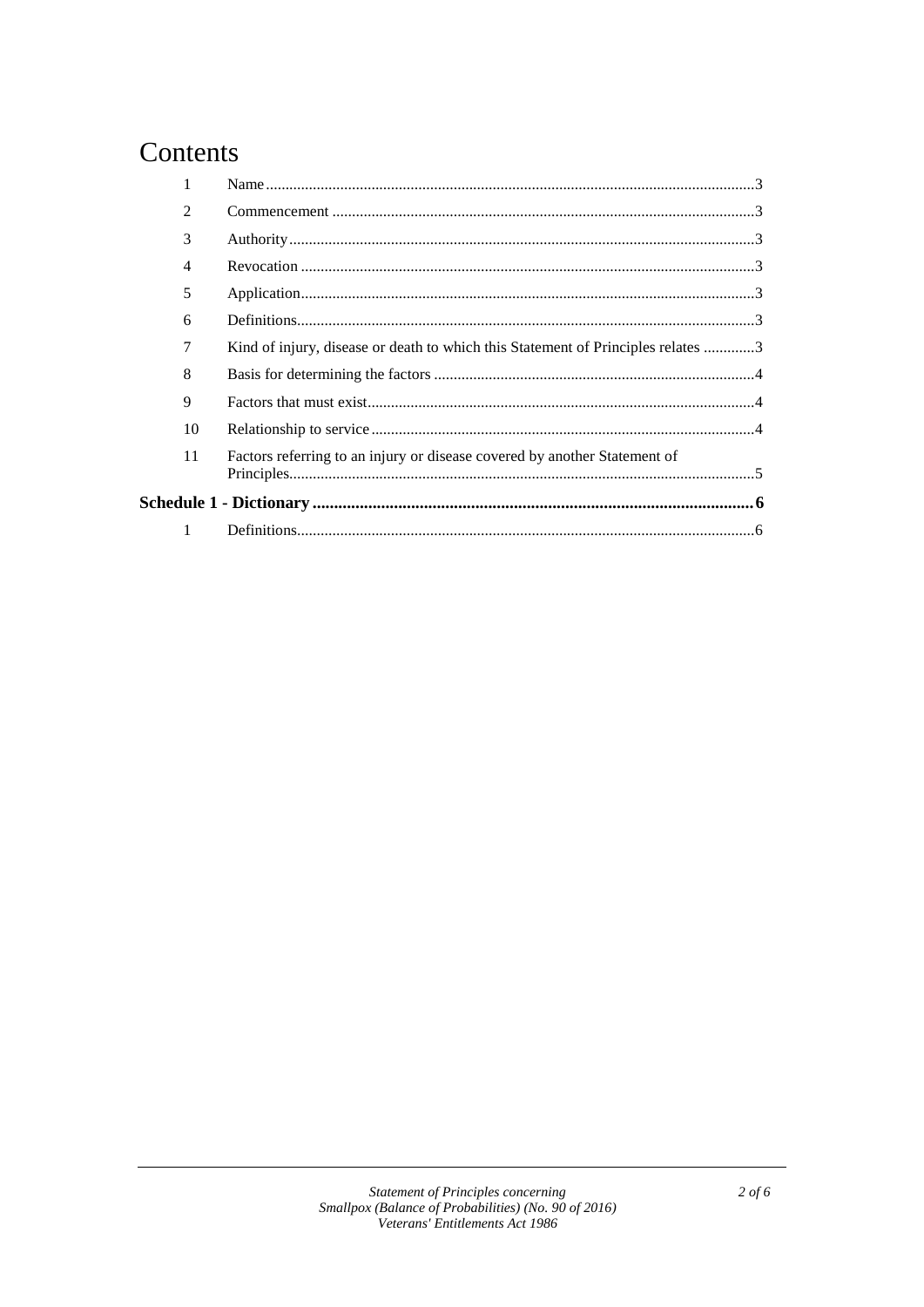### **1 Name**

This is the Statement of Principles concerning *smallpox (Balance of Probabilities)* (No. 90 of 2016).

## **2 Commencement**

This instrument commences on 28 November 2016.

# **3 Authority**

This instrument is made under subsection 196B(3) of the *Veterans' Entitlements Act 1986*.

#### **4 Revocation**

The Statement of Principles concerning smallpox No. 32 of 2008 made under subsection 196B(3) of the VEA is revoked.

# **5 Application**

This instrument applies to a claim to which section 120B of the VEA or section 339 of the *Military Rehabilitation and Compensation Act 2004* applies.

# **6 Definitions**

The terms defined in the Schedule 1 - Dictionary have the meaning given when used in this instrument.

# **7 Kind of injury, disease or death to which this Statement of Principles relates**

(1) This Statement of Principles is about smallpox and death from smallpox.

# *Meaning of smallpox*

- (2) For the purposes of this Statement of Principles, smallpox means a clinical illness caused by infection with the variola virus, a member of the *Orthopoxvirus* genus, which has been confirmed by laboratory testing. Symptoms and signs may include an acute onset of fever, prostration, headache, body aches and a vesicular or pustular rash.
- (3) While smallpox attracts ICD-10-AM code B03, in applying this Statement of Principles the meaning of smallpox is that given in subsection (2).
- (4) For subsection (3), a reference to an ICD-10-AM code is a reference to the code assigned to a particular kind of injury or disease in *The International Statistical Classification of Diseases and Related Health Problems*, *Tenth Revision, Australian Modification* (ICD-10-AM),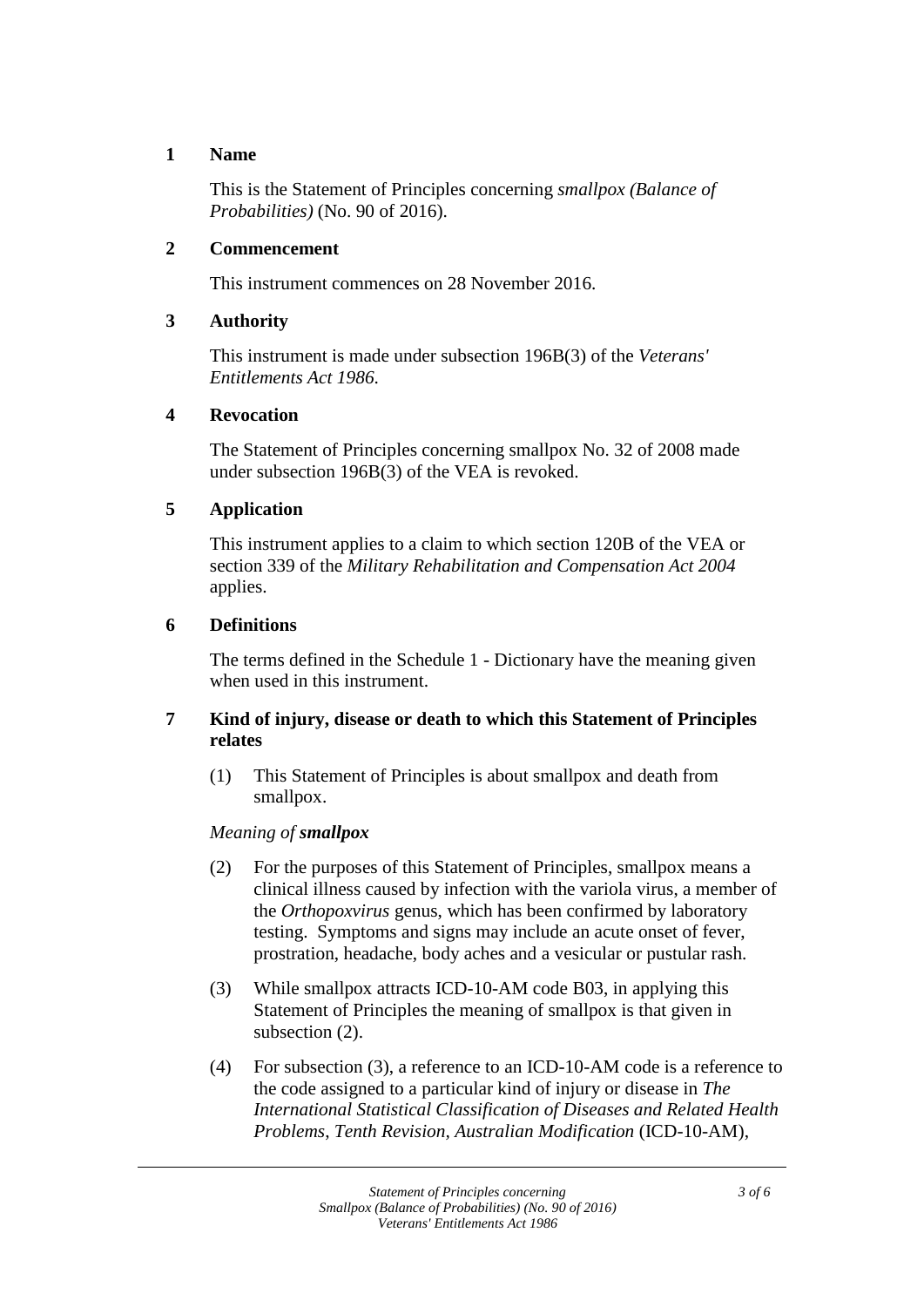Ninth Edition, effective date of 1 July 2015, copyrighted by the Independent Hospital Pricing Authority, ISBN 978-1-76007-020-5.

#### *Death from smallpox*

(5) For the purposes of this Statement of Principles, smallpox, in relation to a person, includes death from a terminal event or condition that was contributed to by the person's smallpox.

Note: *terminal event* is defined in the Schedule 1 – Dictionary.

# **8 Basis for determining the factors**

On the sound medical-scientific evidence available, the Repatriation Medical Authority is of the view that it is more probable than not that smallpox and death from smallpox can be related to relevant service rendered by veterans or members of the Forces under the VEA, or members under the MRCA.

Note: *relevant service* is defined in the Schedule 1 – Dictionary.

#### **9 Factors that must exist**

At least one of the following factors must exist before it can be said that, on the balance of probabilities, smallpox or death from smallpox is connected with the circumstances of a person's relevant service:

(1) being exposed to the variola virus within the four weeks before the clinical onset of smallpox;

Note: *being exposed to the variola virus* is defined in the Schedule 1 - Dictionary.

- (2) for death from smallpox only, being pregnant within the six weeks before the clinical onset of smallpox;
- (3) inability to obtain appropriate clinical management for smallpox.

# **10 Relationship to service**

- (1) The existence in a person of any factor referred to in section 9, must be related to the relevant service rendered by the person.
- (2) The factor set out in subsection 9(3) applies only to material contribution to, or aggravation of, smallpox where the person's smallpox was suffered or contracted before or during (but did not arise out of) the person's relevant service.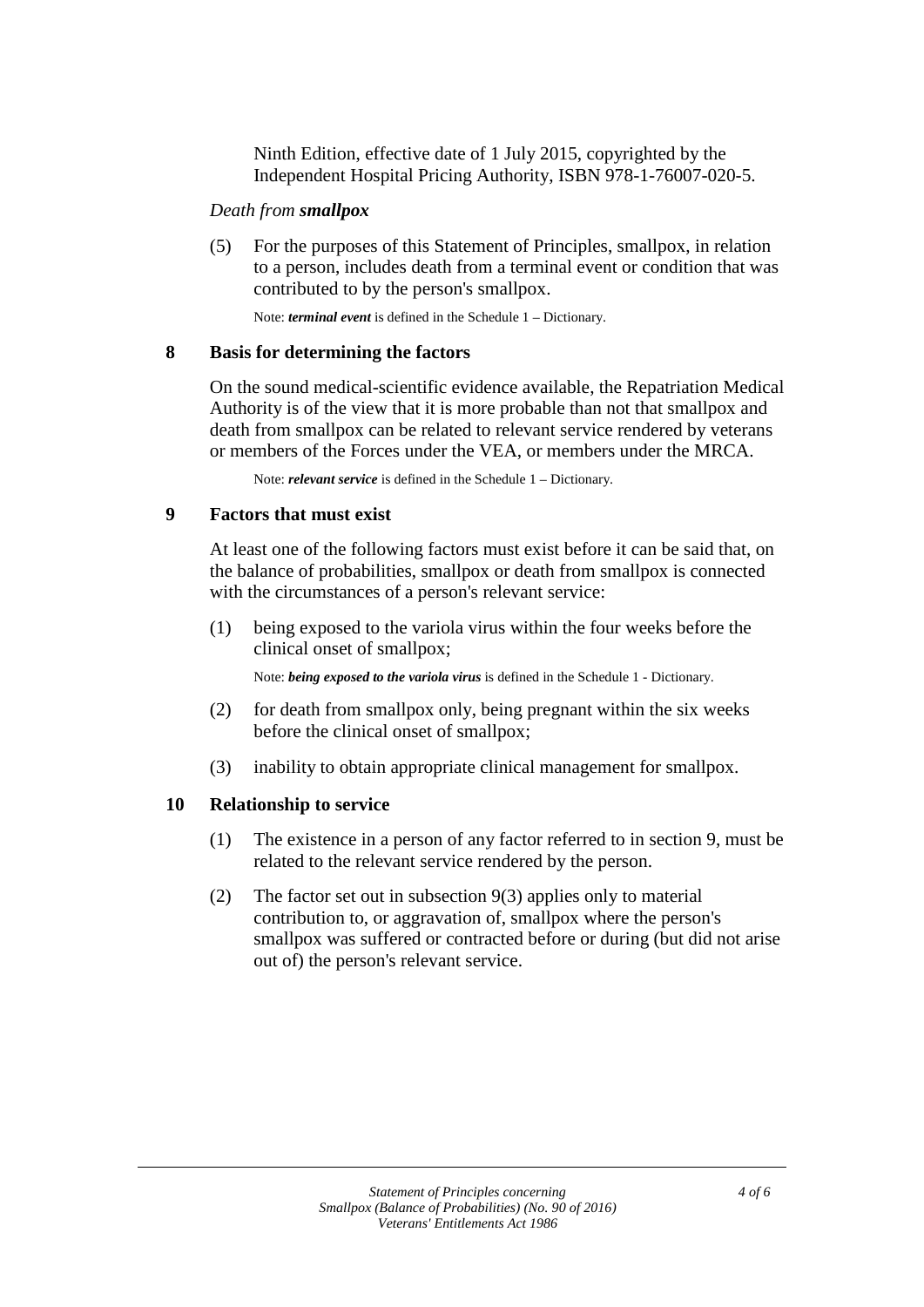# **11 Factors referring to an injury or disease covered by another Statement of Principles**

In this Statement of Principles:

- (1) if a factor referred to in section 9 applies in relation to a person; and
- (2) that factor refers to an injury or disease in respect of which a Statement of Principles has been determined under subsection 196B(3) of the VEA;

then the factors in that Statement of Principles apply in accordance with the terms of that Statement of Principles as in force from time to time.